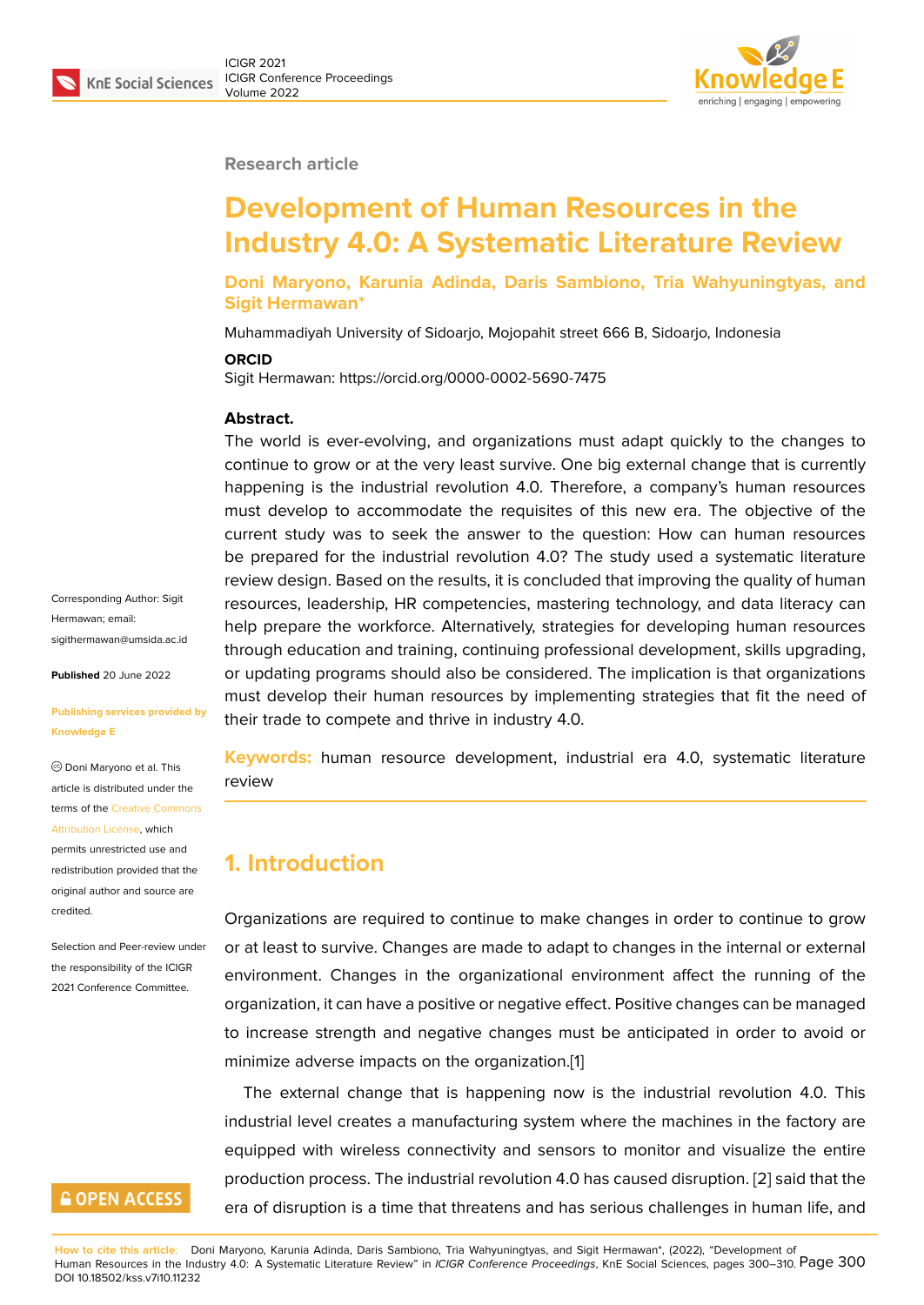people who are not able to adapt to change will certainly experience many difficulties in navigating the waves of daily life that are full of changes and full of competition. The impact of disruption can occur directly on the company's organization, namely in the field of the transformation process or indirectly, namely in the fields of finance, marketing and human resources in the company.

The company's human resource management must think about the need for developments in its human resources to prepare and meet the needs of companies that are required to be able to adapt to the environment of the industrial era 4.0. [3] said that training is a vehicle to build human resources towards the era of globalization which is full of challenges. Through training and development, the workforce will be able to work on, improve, and develop their work [4]. How are human resource de[ve](#page-9-1)lopments in the industrial era 4.0? This research was conducted to answer the research questions above. The research was conducted using a systematic literature reviews method.

The use of systematic review means th[at](#page-9-2) research is carried out with a systematic method of identifying literature, explaining in the statement of objectives, materials and methods and development of research methodology and conclusions. The advantage of a systematic literature review approach is that it obtains valid and applicable findings from sources of research that has been done previously on a particular topic.

### **2. Literature review**

### **2.1. Human resource management**

Human resource management is a science or method of how to manage the relationship and the role of resources (labor) owned by individuals efficiently and effectively and can be used optimally so that the company, employees and society's common goals are achieved [5].

Human resource management is the science and art of managing the relationship and the role of the workforce to be effective and efficient in helping the realization of the goals of t[he](#page-9-3) company, employees, and society [6].

### **2.2. Human resource development**

Human resource development is a form of individual preparation to assume different or higher responsibilities within the organization [7]. The purpose of employee development is to improve the effectiveness of employees' work in achieving predetermined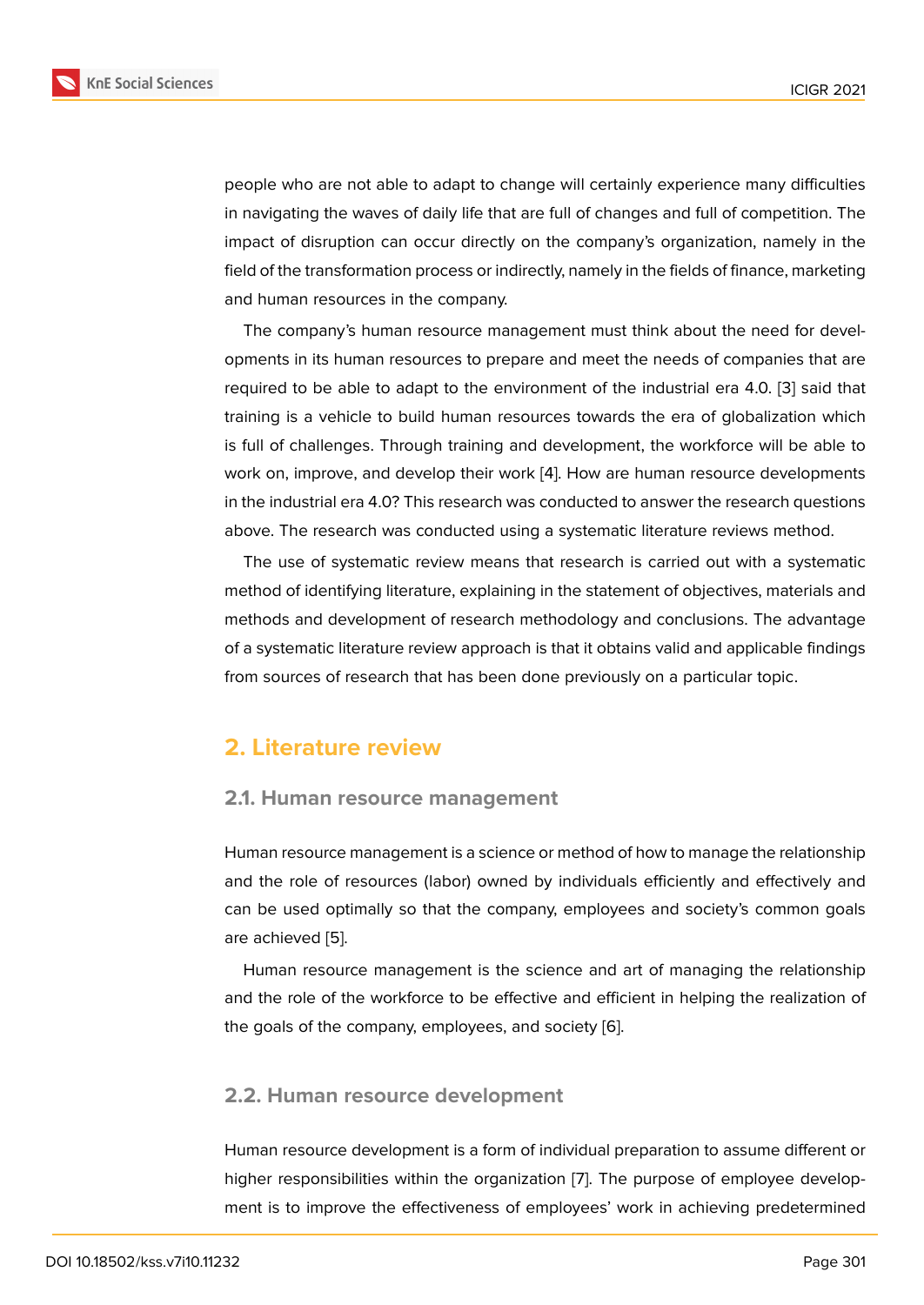work results. Improvement of work effectiveness can be done by improving employee knowledge, employee skills and attitudes of employees themselves towards their duties [8].

The forms of human resource development are grouped into; formal and informal development [5]. HR development strategies according to Jons in [9] include: a. The [tra](#page-9-4)ining is aimed at developing individuals in the form of increasing skills, knowledge and attitudes. b. Education that aims to improve work skills, in the sense that development is formal and r[el](#page-9-3)ated to careers.

### **2.3. Industrial age 4.0**

The term Industry 4.0 was born from the idea of the fourth industrial revolution. [10] said the industrial revolution 4.0 is an era marked by the existence of human, data, and machine connectivity in virtual form or known as cyber physical. In this industrial era 4.0 there is a shift in the trend of innovation towards digital technology. [11] explai[ned](#page-9-5) that the industrial revolution 4.0 has fundamentally changed human life and work. New technological advances that integrate the physical, digital and biological worlds have affected all disciplines, economics, industry and government.

### **3. Research methods**

This research was conducted using a Systematic Literature Review (SLR) approach with data sources from indexed journal literature that has an ISSN (International Standard Serial Number) printed or electronically published via the internet with the E-ISSN code. Data retrieval is done through internet surfing. The population of research data is journals with a focus on developing human resources in the industrial era 4.0, there are 12 indexed journals from various publishers or journal publishers. This systematic literature review was carried out by adopting a systematic literature review according to [11].

The Systematic Literature Review (SLR) is carried out in three stages, namely planning, implementing and reporting the results of the literature review. In the first stage the re[qui](#page-9-6)rements for a systematic review are identified. Then, a systematic review on the problems of human resource development in the industrial era 4.0 was identified and reviewed. The review protocol was designed to guide the conduct of the review and reduce the possibility of researcher bias. In the second step, it defines the research question, search strategy, study selection process with inclusion and exclusion criteria,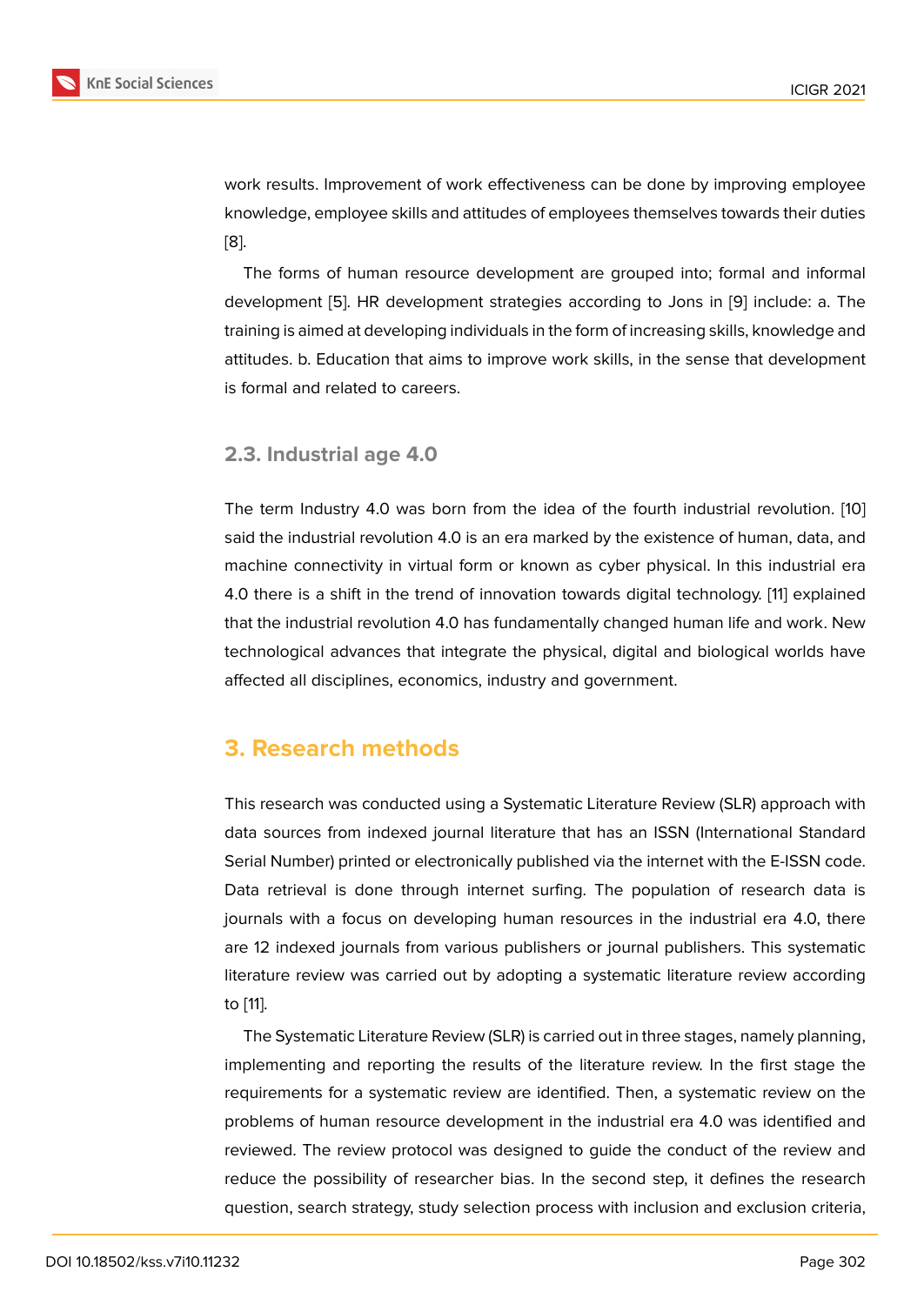quality assessment, and finally the data extraction and synthesis process. The third step is research reporting, by writing down the results of the research that has gone through the first and second stages of the process, then discussing the results of the research and making conclusions.

Research questions are needed to keep systematic reviews focused. The research questions were designed with the PICOC criteria [11], namely Population: Human resources in the industrial era 4.0; Interventions: Lack of HR competence; Comparison: Human resources without development; Results: capable HR in the industrial era 4.0; Context: HR market, company competition, performan[ce](#page-9-6). The research questions (RQ) that were built related to the development of human resources in the industrial era 4.0 in this study are as follows: RQ1: Which journal is an industrial era 4.0 HR development journal?; RQ2: Who is the most active and influential researcher in research?; RQ3: What research topics and trends did the researchers choose?; RQ4: What method is used most often?; RQ5: What method performs best?; RQ6: What method is proposed?; and RQ7: What kind of framework is proposed?. The research question is a method for predicting the need for human resource development in the industrial era 4.0 in Indonesia to answer questions in RQ4 to RQ7, then determine which ones are significant and which are not. These RQ4 to RQ7 are the main questions in this study, while other questions, namely RQ1 to RQ3 are used to assist in evaluating the research context.

The search strategy consists of several activities, namely selecting digital libraries, defining search strings, carrying out searches, refining search strings and retrieving a preliminary list of major studies from digital libraries relevant to the search string. The search string was developed according to the search term identification steps of the PICOC, mainly from Population and Intervention; identification of search terms from research questions; identification of search terms in relevant titles, abstracts and keywords; Identify synonyms, alternative spellings and antonyms of search terms. The database is searchable by title, keyword and abstract. The search was limited by the year of publication of the last 3 years of writing this study. Two types of publications namely journal and conference papers are included.

Inclusion and exclusion criteria were used to select the primary study. Inclusion Criteria: Academic studies; using large and small scale data sets; Studies on human resource development in the industrial era 4.0; studies with reference to conferences, thesis results, theses, dissertations and journals; ISSN indexed journals; the same publication, the most complete and most recent included. Exclusion Criteria: Studies without strong validation; the study only discusses human resource development; Studies are not written other than Indonesian and English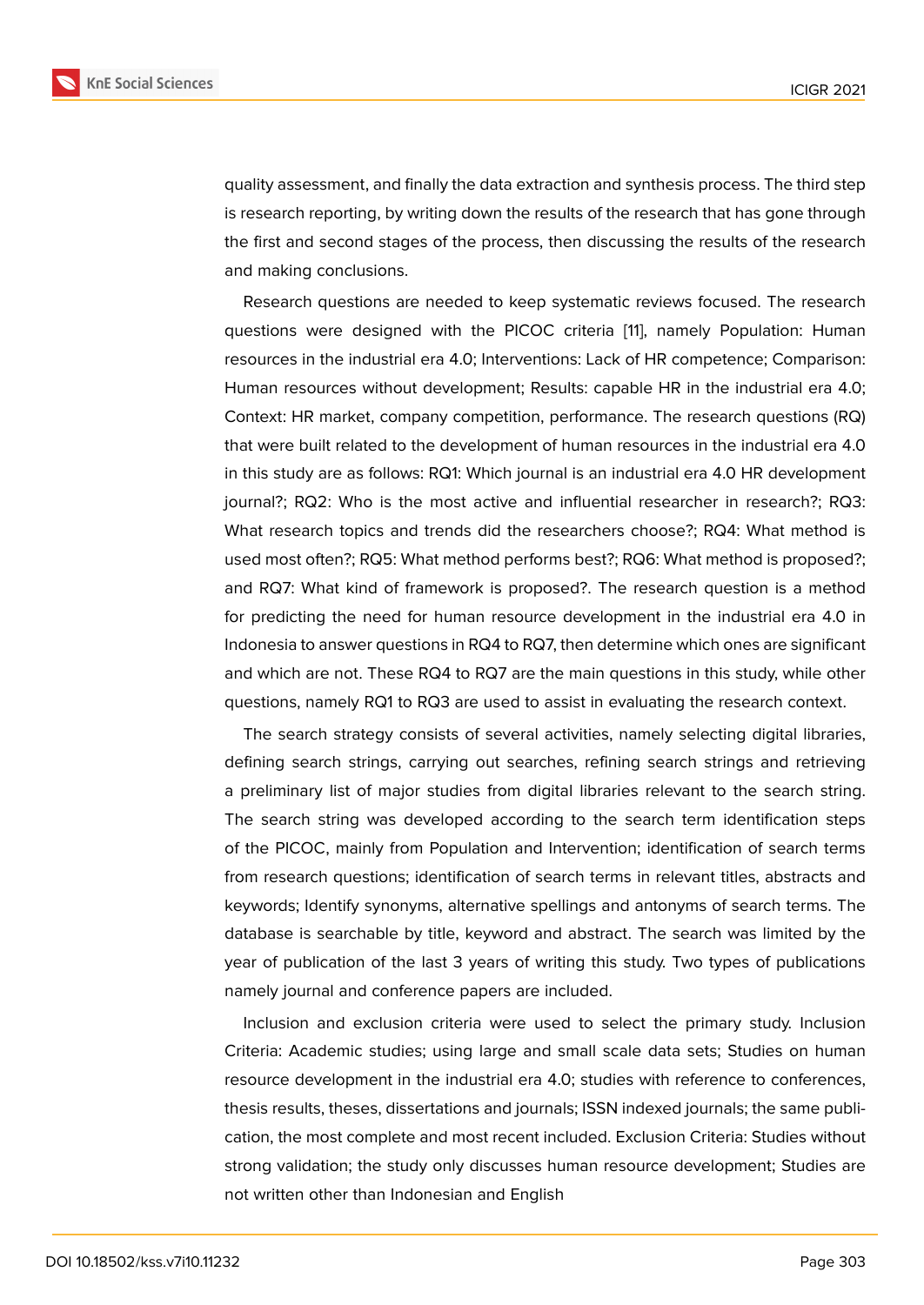

The selected main study was extracted and then collected data that contributed to answering the questions related in this study. data extraction was carried out iteratively. Four properties were used to answer the following research questions: Identification and publication projected RQ1, RQ2; Research Trends and Topics Projected RQ3; The industrial era 4.0 HR development method projected RQ4, RQ5, RQ6; The industrial era 4.0 HR development framework is projected RQ7.

Study quality assessments were used to guide the interpretation of the synthetic findings and to determine the strength of the conclusions outlined. The purpose of data synthesis is to collect evidence from selected studies to answer the research question. The extracted data are quantitative data and qualitative data. Various strategies were used to synthesize the extracted data relating to different types of research questions. In general, the narrative synthesis method is used. The data are tabulated in a manner consistent with the questions.

# **4. Results and Discussion**

### **4.1. Significant journal publications**

In this Systematic Literature Review (SLR), there are 12 journals that analyze HR development in the industrial era 4.0, the most research reports occurred in 2019, several journals with qualitative and quantitative approaches. List of journals as shown in table 1.

### **4.2. Active researcher**

From the selected primary studies, researchers who contribute to research in the field of HR development in the industrial era 4.0 can be identified. The researchers all conducted research in the field of HR development in the industrial era 4.0 once. Total of 8 studies were produced by researchers who conducted research independently and 4 studies were carried out in team work.

### **4.3. Research topic**

Human resource development in the industrial era 4.0 is a significant research topic in the field of human resource management, in detail it is shown in table 2 below. The analysis of the selected primary studies reveals that research on human resource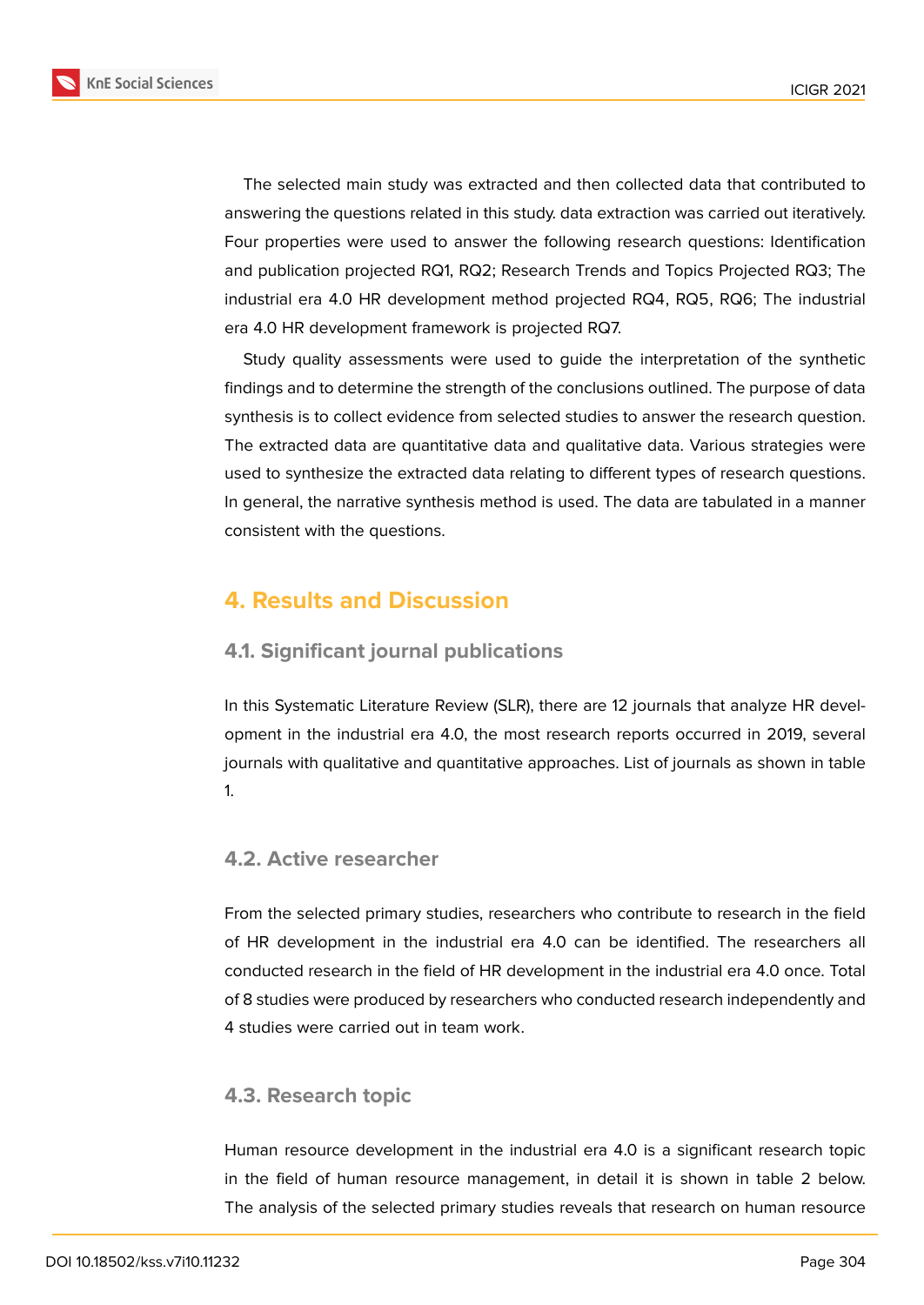|  | TABLE 1: Significant journal publications |
|--|-------------------------------------------|
|  |                                           |

| No.             | Name of Publishe                                                                                                   | Category and Years                            |
|-----------------|--------------------------------------------------------------------------------------------------------------------|-----------------------------------------------|
| 1               | Semarang State University                                                                                          | <b>ISSN</b><br>2686-6404<br>(2019)            |
| $\overline{2}$  | <b>ESENSI: Jurnal Manajemen Bisnis</b>                                                                             | ISSN: 1410-8992<br>(2019)                     |
| 3               | Jurnal al-karim : jurnal pendidikan, psikologi ISSN : 2656-078X<br>dan studi islam                                 | (2020)                                        |
| 4               | 'Adliya: jurnal hukum dan kemanusiaan                                                                              | ISSN : 19788312<br>(2019)                     |
| 5               | KREATIF: Jurnal Ilmiah Prodi Manajemen ISSN: 2339 - 0689<br>Universitas Pamulang                                   | (2020)                                        |
| 6               | <b>Jurnal BPPK</b>                                                                                                 | ISSN : 2085-3785<br>(2020)                    |
| 7               | Jurnal ilmu kepolisian                                                                                             | ISSN: 2620-5025<br>(2019)                     |
| 8               | Seminar Nasional - Jurusan Administrasi 2019<br>Pendidikan Fakultas Ilmu Pendidikan Univer-<br>sitas Negeri Malang |                                               |
| 9               | SNPPM: Seminar Nasional Penelitian dan ISBN<br>Pemberdayaan Masyarakat                                             | 978-623-<br>$\mathcal{L}$<br>90328-2-1 (2019) |
| 10 <sup>1</sup> | JIMEA : Jurnal Ilmiah MEA (Manajemen,<br>Ekonomi, dan Akuntansi)                                                   | ISSN: 2541-5255<br>(2020)                     |
| 11              | Journal of maritime issues, sea transporta- ISSN : 1693-9484<br>tion and management                                |                                               |
| 12              | Jurnal Manajemen                                                                                                   | <b>ISSN</b><br>2627-7872<br>(2018)            |

development in the industrial era 4.0 focuses on 5 topics as follows: 1) Identify the role of HR development; 2) Identify competencies; 3) Identify methods; 4)Disadvantages of not developing; 5) Identify strategies

The first topic is identifying the role of human resource development for industrial era 4.0 companies. about the role of human resource development as a strategic action in social transformation [12]. [13] and [14] highlight the preparation of human resources to be able to compete and survive in the industrial era 4.0.

The second topic discusses industry 4.0 competencies. Human resources in the industrial era 4.0 must[: \[1](#page-9-7)5[\] sk](#page-9-8)ills, c[om](#page-9-9)petencies, capabilities and knowledge and moral ethics; [16] knowledge, skills, values and behavior related to performance, emotional stability and openness to experience, emotional intelligence, spiritual intelligence, relationship skills, communi[cat](#page-9-10)ion and personality, friendliness; [17] HR has a growth mindset; [18] [a](#page-9-11)daptability, leadership and professionalism; [19] competence according to technological sophistication and data literacy.

The third topic is the method of human resource devel[opm](#page-10-0)ent . Human resource deve[lop](#page-10-1)ment is carried out by: [12] and [20] education [and](#page-10-2) training; [21] improving the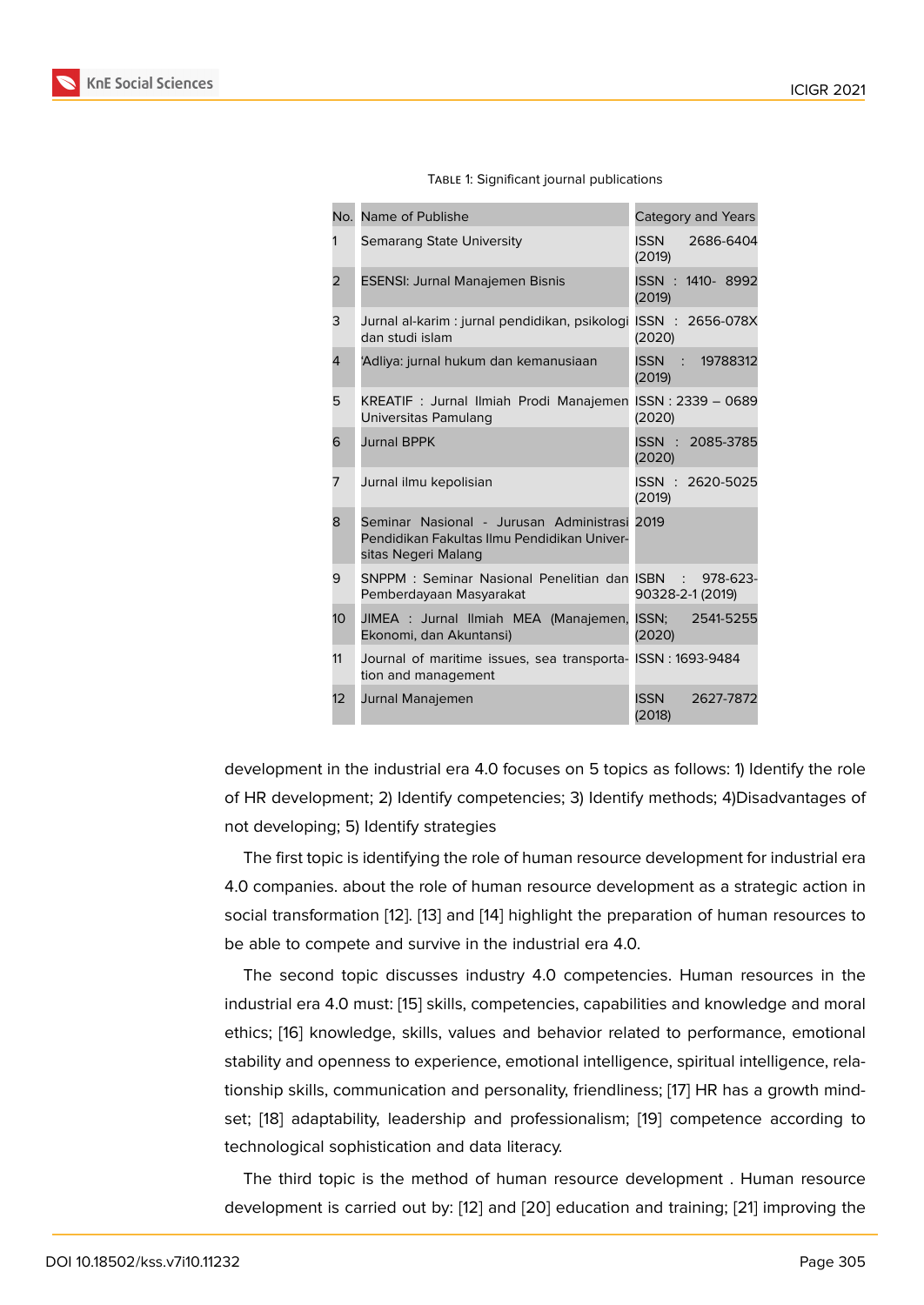quality and quantity of creative educational institutions as well as increasing the capacity of creative workers; [17] adjustment to the development of digital transformation, increasing creativity, changing mindsets from a fixed mindset to a growth mindset, Adaptive to Change, Skillful and Creativity, Time Oriented and Fancy Environment, Use Technology, Networ[kin](#page-10-0)g; [18] HR development with action plan, CDP (Continuing Professional Development); [22] highlighted that the implementation of on the job training for employees contributes to improving employee performance.

The fourth topic is about a [per](#page-10-1)son's loss if they do not master the competencies of the industrial era 4.0 HR cha[nge](#page-10-3) and find it difficult to embrace digital transformation, especially if they do not have sufficient technical knowledge to understand the scope of change and its impact on the organization [23]

The fifth topic is HR development strategy. In developing human resources [15] based on company analysis, employee qualification analysis and employee performance analysis and made [18] action plans, developing CDP (Continuing Professional Development), with the aim of [19] implementing up-skilling or renewal of skills (reskilli[ng\)](#page-9-10) of the workforce or university graduates based on the current needs of the industrial world, through educ[atio](#page-10-1)n and training, either formally or informally.

#### **4.4. Research methods**

Research reports from search results that were reviewed from 2018 to 2020 used descriptive and quantitative qualitative approaches. The most research was 7 studies using descriptive qualitative methods with observation, in-depth interviews and phenomology, while 4 studies used library research methods and 1 research using quantitative methods [22].

Qualitative research methods are used to obtain broad and in-depth information about the issue of human resources development in the industrial era 4.0. Meanwhile, quantitative research [met](#page-10-3)hods can prove the answers to research questions statistically and mathematically. The use of quantitative methods produces a measurable analysis of the description of human resource development and its effectiveness in industrial era 4.0 companies. Research methods that combine qualitative and quantitative can produce a complete analysis. So mixed methods would be very good to use.

[16] conducted research using the interview method with competent experts in the field of HR education and strengthened by analysis of literature sources found that workers must master science, have skills, values and behaviors related to performa[nc](#page-9-11)e, and workers maintain emotional stability and openness to experience, emotional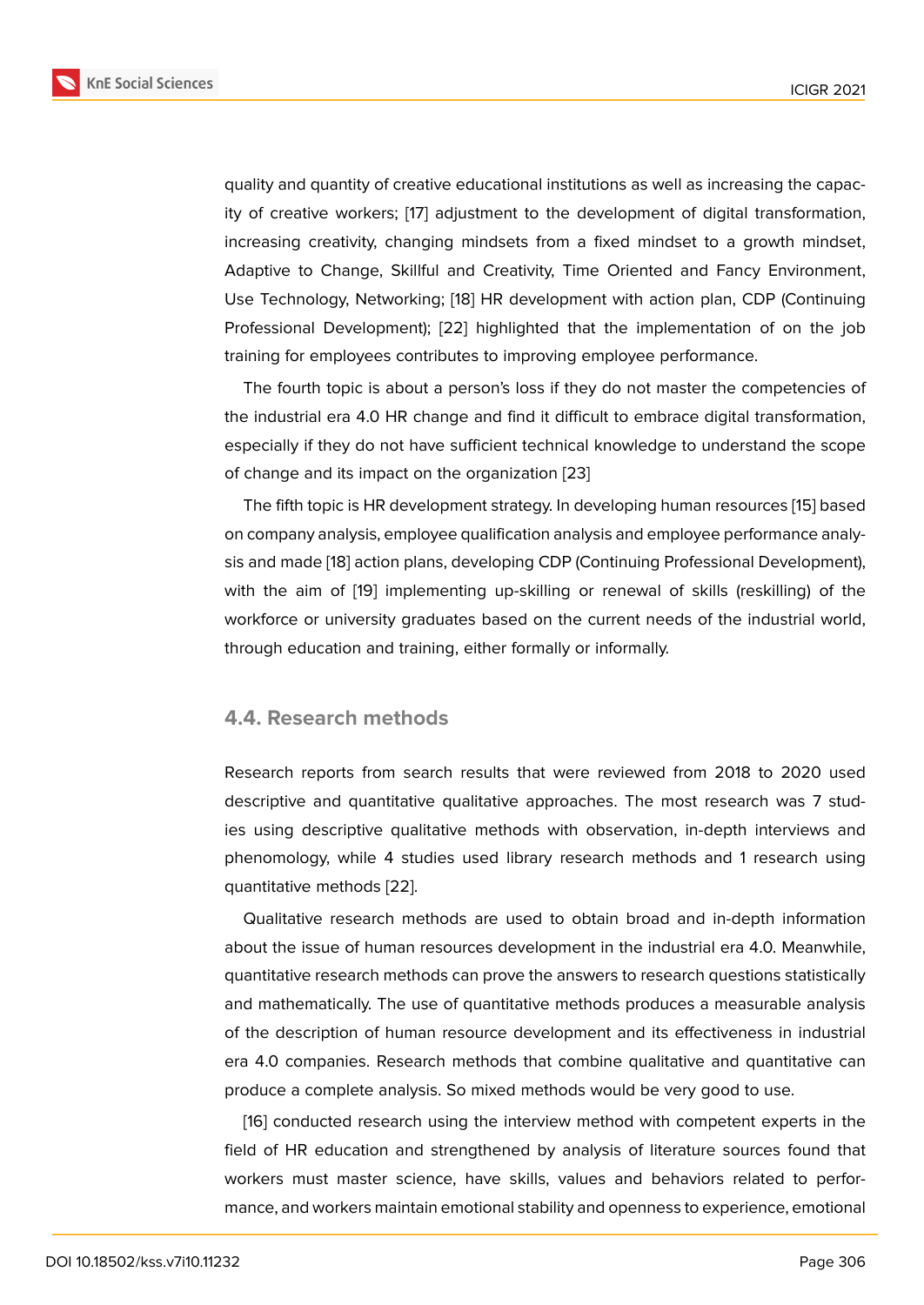| TABLE 2: Researchers and research topics. |
|-------------------------------------------|
|-------------------------------------------|

| No. | Researcher                                                                                      | <b>Topics</b>                                                                                                                          |
|-----|-------------------------------------------------------------------------------------------------|----------------------------------------------------------------------------------------------------------------------------------------|
| 1   | Riana<br>Dewi<br>Santi<br>(2018)                                                                | Innovation-based human resource devel-<br>opment facing the industrial revolution 4.0                                                  |
| 2   | Agus Sutanto (2019)                                                                             | Development of human resources advanc-<br>ing in the 4.0 era                                                                           |
| 3   | Eko Indra Heri (2019)                                                                           | challenge of developing<br>The<br>human<br>resources for the police in the era of the<br>industrial revolution 4.0                     |
| 4   | M.P.<br>Rezky,<br>Sutarto, Titi Prihatin,<br>Yulianto,<br>Arief<br>Haidar<br>Irajuana<br>(2019) | Joko Transformation of human resources to face<br>the labor market in the era of the industrial<br>revolution 4.0                      |
| 5   | Susi Adiawaty (2019)                                                                            | HR Transformation in Facing the Chal-<br>lenges of the 4.0 Revolution in the Port<br>Sector                                            |
| 6   | A (2019)                                                                                        | Wafa Abdullah Fagih HR development strategy in facing the<br>challenges of the era of disruption 4.0                                   |
| 7   | Ading<br>(2020)                                                                                 | Sunarto Readiness to face the era of the digital<br>revolution in the field of education through<br>the development of human resources |
| 8   | Emillia,<br>Kuswadani,<br>Dhami<br>Johar Damiri (2020)                                          | Dwina Human resource development in the era of<br>globalization                                                                        |
| 9   | <b>Himawan</b><br>Iryanti (2020)                                                                | Aditya The Dominance of the Effect of On The Job<br>Pratama, Heni Dwi Training on Improving Performance Quality                        |
| 10  | Arfin<br>Ita<br>Hartatia,<br>(2020)                                                             | HR competencies facing the industrial era<br>4.0                                                                                       |
| 11  | Nasrika (2020)                                                                                  | HR development strategy in business com-<br>petition Creative industries in the digital<br>era                                         |
| 12  | Yusup Umar (2020)                                                                               | Implementation<br>of HR<br>the<br>field<br>of<br>in<br>education in the industrial era 4.0                                             |

intelligence, spiritual intelligence, managing good relationships, communication and personality skills, friendliness. [12] in his research said that human resource development can be done through education and training, either formally or informally. [22] in his research with quantitative methods proved that training made a significant contribution to improving employee perfor[ma](#page-9-7)nce in the industrial era 4.0.

# **5. Conclusion**

This literature review reveals about the development of human resources in the industrial era 4.0 as evidenced by studies. HR development has an important role, namely as a strategic action in social transformation in preparing human resources to be able to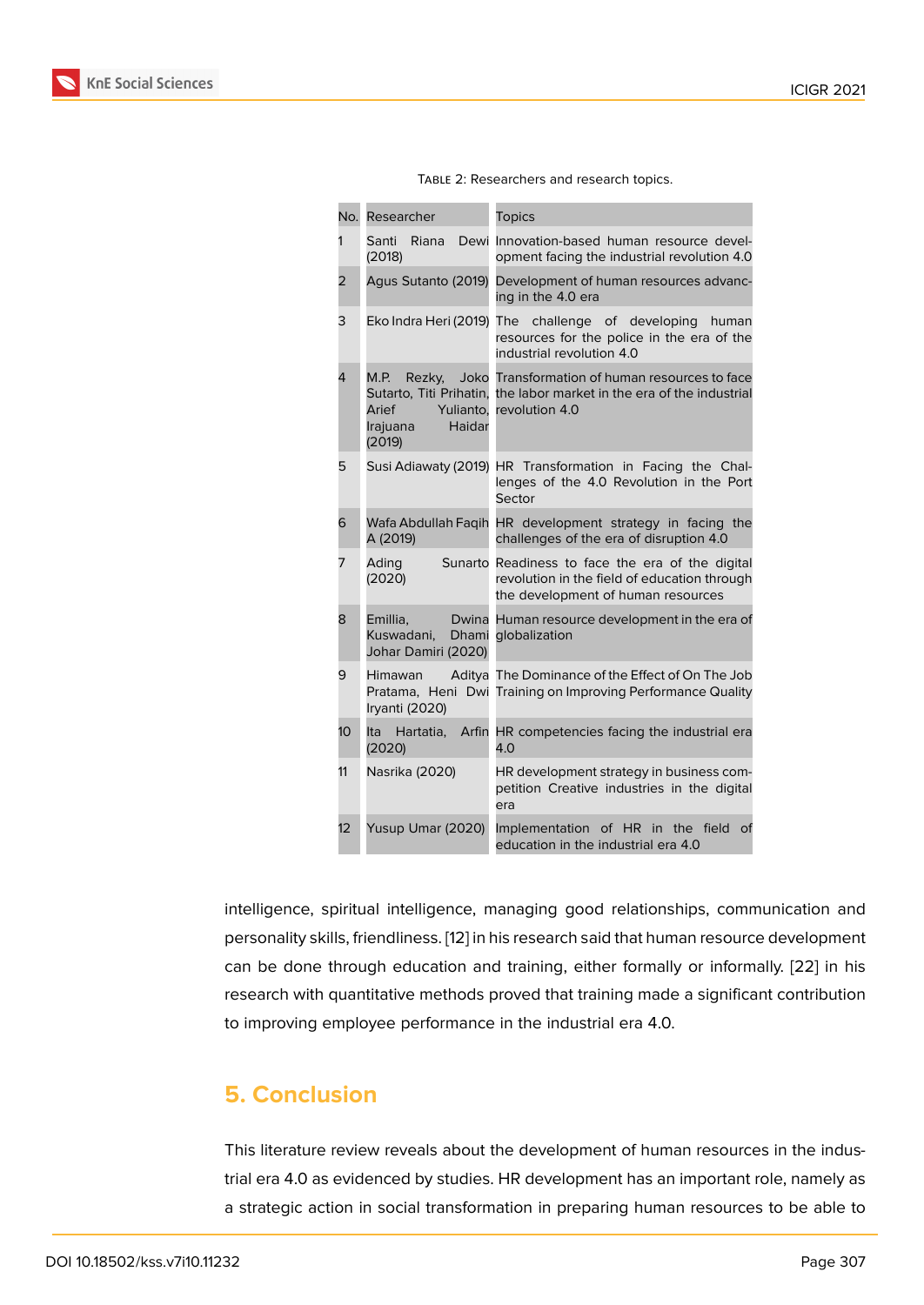**KnE Social Sciences** 



compete and survive in the industrial era 4.0. HR development is carried out with the aim of employee mastery of competencies consisting of skills, capabilities and knowledge, as well as moral ethics, values and behavior related to performance, emotional stability and openness to experience, emotional intelligence, spiritual intelligence, relationship skills, communication and personality, friendliness ; growth mindset; adaptability, lead-

Human resource development is carried out through formal or informal education and training methods, improving the quality and quantity of creative educational institutions as well as increasing the capacity of creative workers, adjusting to the development of digital transformation, increasing creativity, changing mindsets from a fixed mindset to a growth mindset, Adaptive to Change, Skillful and Creativity, Time Oriented and Fancy Environment, Use Technology, Networking; CDP (Continuing Professional Development)

ership and professionalism that reflect technological sophistication and data literacy.

Human resources that are not developed according to the demands of the industrial era 4.0 are not resistant to change and find it difficult to adapt to digital transformation, especially those who do not have adequate technical knowledge in understanding the scope of change and its impact on the organization.

A strategy is needed in HR development, including HR development, it must be based on company analysis, employee qualification analysis and employee performance analysis and an action plan is made, developing CDP (Continuing Professional Development), with the aim of increasing skills (up-skilling) or updating skills (reskilling). workers or university graduates based on the needs of the industrial era 4.0, through education and training, either formally or informally.

The implication of this research is that organizations must develop their human resources by implementing strategies that are in accordance with their organizations so that organizations can survive and have strong competitiveness in industry 4.0.

## **Acknowledgements**

The authors would like to thank the lecturers of the University of Sidoarjo who have provided technical advice in research.

### **References**

<span id="page-8-0"></span>[1] Kasali R. Disruption 'tak ada yang tak bisa diubah sebelum kelihatan dalam peradaban Uber.' Jakarta: PT Gramedia Pustaka Utama; 2018.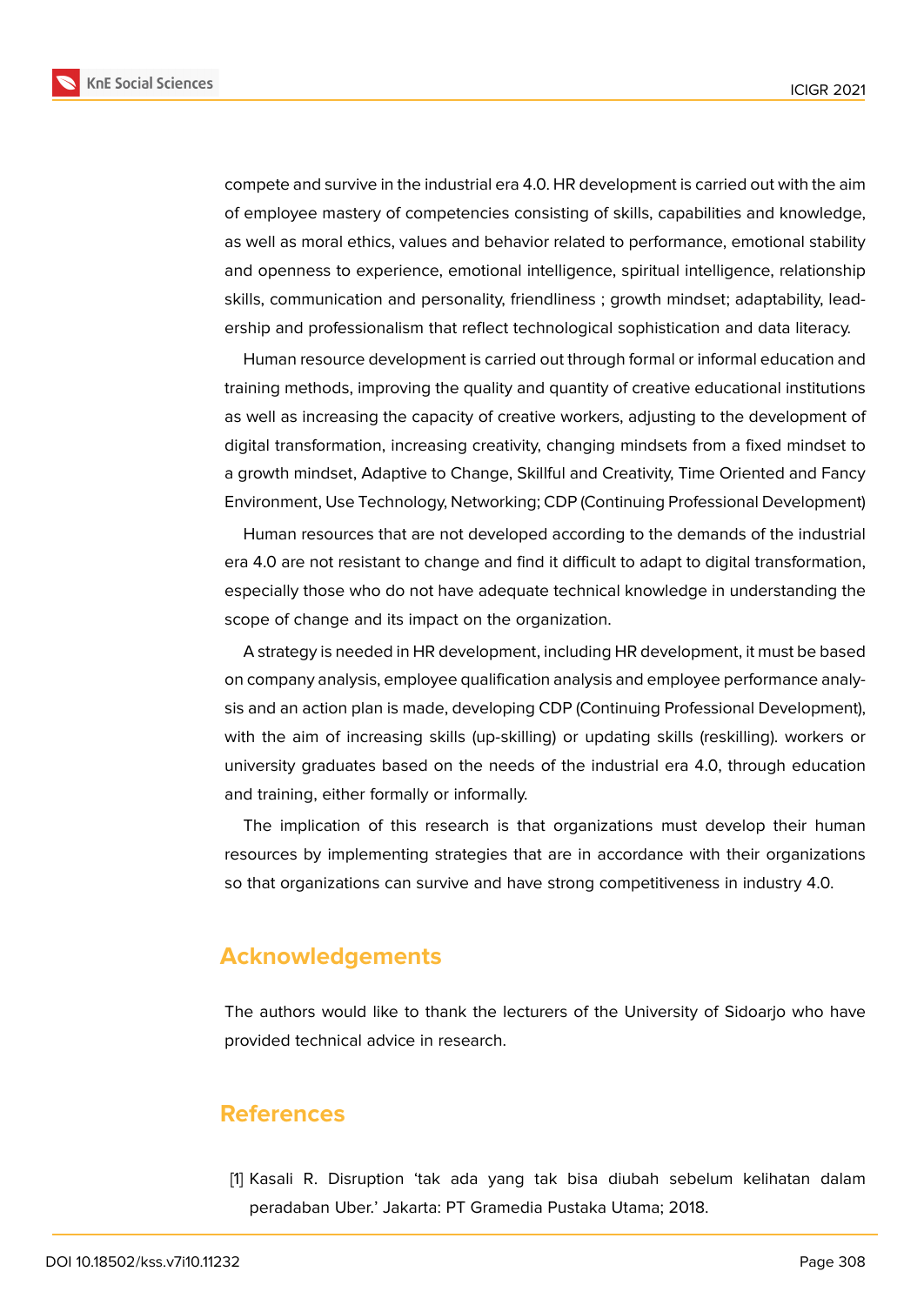

- <span id="page-9-0"></span>[2] Zainal VR, Ramly M, Mutis T, Arafah W. Manajemen sumber daya manusia untuk perusahaan dari teori ke praktik. Jakarta: PT RajaGrafindo Persada; 2014.
- <span id="page-9-1"></span>[3] Darojat TA. Konsep konsep dasar manajemen personalia masa kini. Bandung: PT Rafika Aditama; 2015.
- <span id="page-9-2"></span>[4] Bintoro B, Daryanto D. Manajemen penilaian kinerja karyawan cetakan 1. Yogyakarta: Gava Media; 2017.
- <span id="page-9-3"></span>[5] Hasibuan MS. Manajemen sumber daya manusia. Jakarta: Bumi Aksara; 2017.
- [6] Simamora H. Manajemen sumberdaya manusia. Yogyakarta: Sekolah Tinggi Ilmu Ekonomi YKPN; 2006.
- [7] Heidjrachman SH. Manajemen personalia edisi 4. Yogyakarta: BPFE Publishing; 2004.
- <span id="page-9-4"></span>[8] Sarwono S. Sumberdaya manusia kunci sukses organisasi. Jakarta: Lembaga Manajemen Universitas Indonesia; 1993.
- [9] Davies R. Industry 4.0 digitalisation for productivity and growth. European Parliament; Uni Eropa.2015.
- <span id="page-9-5"></span>[10] Schwab K. The fourth industrial revolution. New York: Crown Publishing Group; 2017.
- <span id="page-9-6"></span>[11] Kitchenham B, Mendes E, Travassos GH. Cross versus within-company cost estimation studies - A systematic review. IEEE Transactions on Software Engineering. 2007;33(5):316–329.
- <span id="page-9-7"></span>[12] Rezky MP, Sutarto J, Prihatin T, Yulianto A, Haidar I. Generasi milenial yang siap menghadapi era revolusi digital (society 5.0 dan revolusi industri 4.0) di bidang pendidikan melalui pengembangan sumber daya manusia. Semarang: Prosiding Seminar Nasional Pascasarjana Universitas Negeri Sebelas Maret; 2019.
- <span id="page-9-8"></span>[13] Sutanto A. Pengembangan Sdm berkemajuan era 4. LPPM Universitas Muhammadiyah Metro; Indonesia. 2019.
- <span id="page-9-9"></span>[14] Sunarto A. Pengembangan sumber daya manusia dengan berbasis inovasi untuk menghadapi revolusi industri 4. JIMEA: Jurnal Ilmiah MEA (Manajemen, Ekonomi, dan Akuntansi). 4(2) 2020. 1-9
- <span id="page-9-10"></span>[15] Umar Y. Implementasi SDM di bidang pendidikan era industri 4.0. Jurnal al-Karim: Jurnal Pendidikan, Psikologi dan Studi Islam, Pasaman Barat. 5 (2) 2020. 1-11
- <span id="page-9-11"></span>[16] Emillia E, Kuswadani D, Damiri DJ. Transformasi sumber daya manusia menghadapi pasar tenaga kerja era revolusi industri 4. Kreatif: Jurnal Ilmiah Prodi Manajemen Universitas Pamulang. 2020;8(1). 1-7